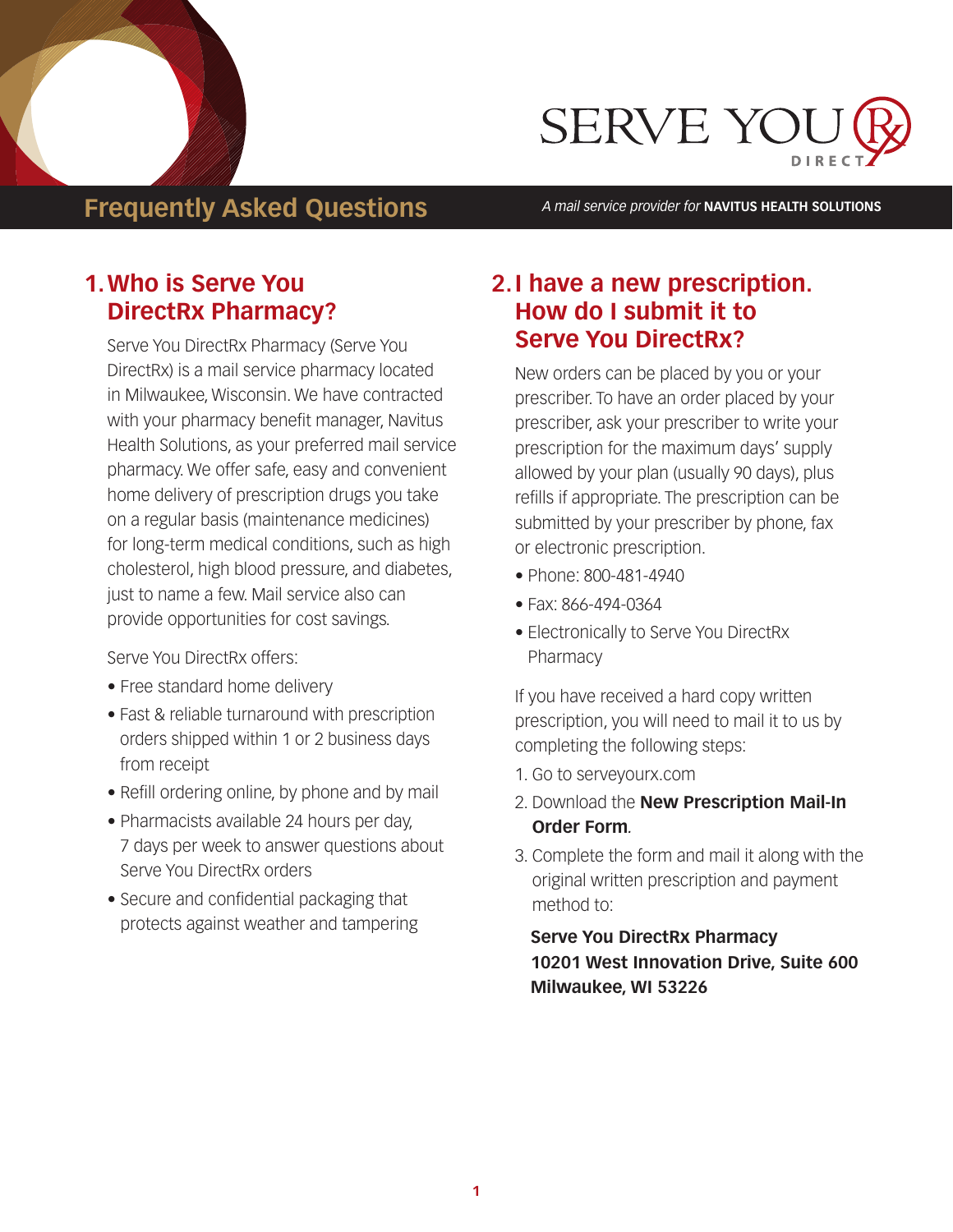**3. I currently use a retail pharmacy. How do I transfer my prescription from my retail pharmacy to Serve You DirectRx?** 

Complete and mail the **Prescription Transfer Form**. This form can be downloaded from serveyourx.com.

#### $-$  OR  $-$

Call Serve You DirectRx at 800-481-4940 and provide the following:

- Name and phone number of the pharmacy
- Drug name and prescription number found on the label
- Number of refills remaining

#### **4. I am currently using mail service to fill my prescriptions. How do I transfer those prescriptions to Serve You DirectRx?**

You can transfer your mail order prescriptions to Serve You DirectRx using the same ways a prescription from a retail pharmacy is transferred. See answer to question #3.

#### **5. Once I begin using Serve You DirectRx, how do I refill my prescription?**

Go to serveyourx.com and click the **EZRefillRx** link.

 $-$  OR  $-$ 

Call 800-481-4940 and use the automated EZRefillRx line. Please have your prescription number and payment information ready.

 $-$  OR  $-$ 

Complete and return the refill order form that was shipped with your order.

 $-$  OR  $-$ 

Enroll in **EZAutoFill**. EZAutoFill automatically fills and ships your prescription before your current supply runs out. There is no charge for this service. To learn more or to enroll, call 800-481-4940. (This service is not available to Medicare patients.)

### **6. How long will it take to receive my order from Serve You DirectRx?**

From the point an order is received, Serve You DirectRx has it ready to ship in less than two days. However, please allow additional time for delivery. We recommend requesting a refill when you have two weeks remaining of your medication.

If you are ordering a new prescription that you need to begin taking right away, ask your doctor to write two prescriptions: 1) for an initial supply you can have filled immediately at a retail pharmacy and 2) for the maximum days' supply (usually 90 days), plus refills if appropriate, to be sent to Serve You DirectRx*.*

#### **7. How will my packages be shipped?**

Non-refrigerated packages will be shipped via USPS First Class or USPS Priority mail based on the weight of the package. All refrigerated medications and any order for a non-refrigerated medication with a value greater than \$3,000 will be shipped UPS Next Day Air. Orders with a value at or above \$10,000 require an adult signature at delivery. All packages that are shipped UPS Next Day Air are also monitored by the UPS Proactive Response program which aims to decrease missed deliveries. Through Proactive Response, UPS allows additional flexibility for rerouting packages to different addresses or reattempting delivery in the same day. Refrigerated packages can also be placed under refrigeration until another delivery attempt is made. All controlled substance prescriptions require an adult signature at delivery.